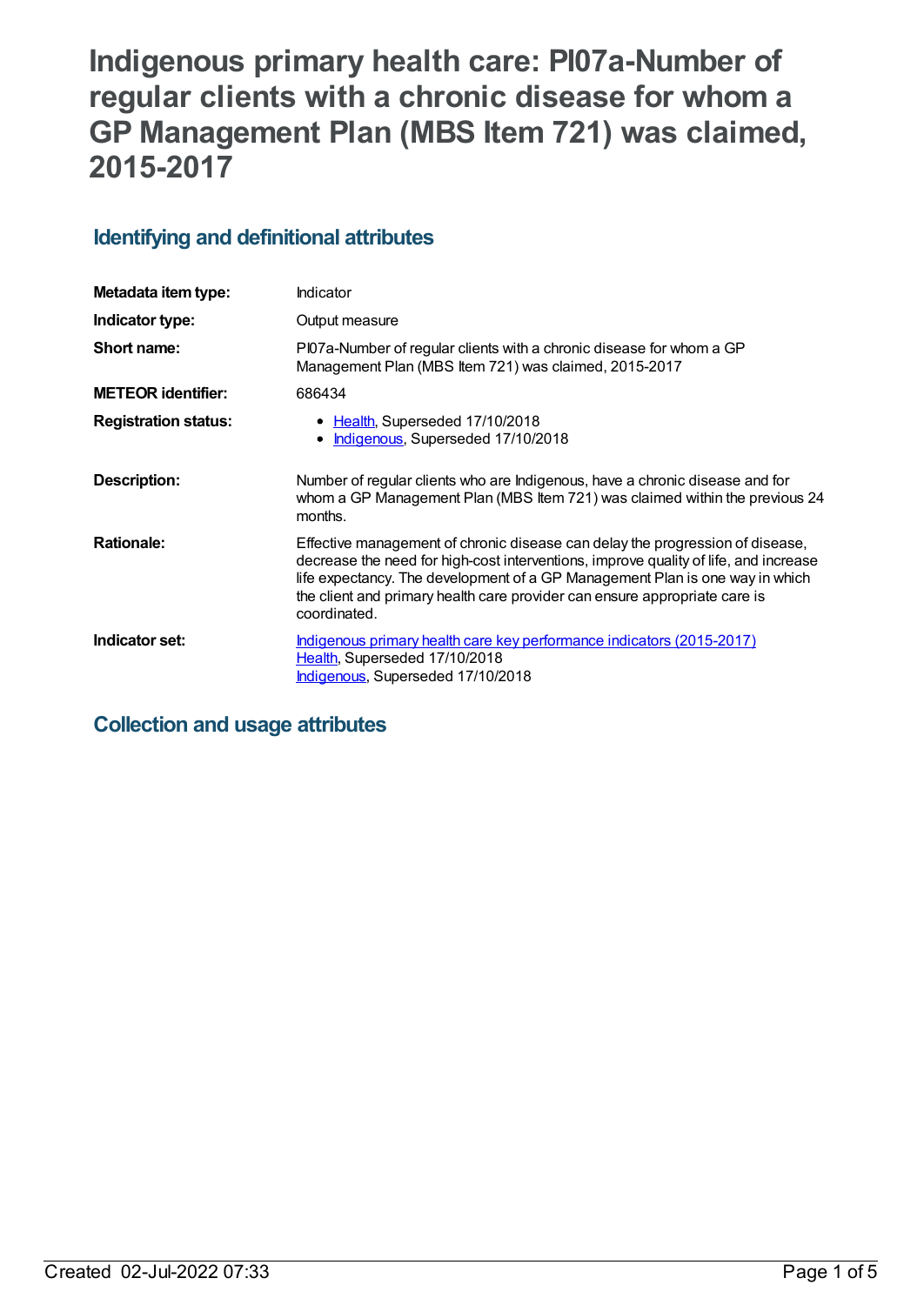| <b>Computation description:</b> | Count of regular clients who are Indigenous, have a chronic disease and for<br>whom a GP Management Plan (MBS Item 721) was claimed within the previous 24<br>months.                                                                                                                                                                                                                                 |
|---------------------------------|-------------------------------------------------------------------------------------------------------------------------------------------------------------------------------------------------------------------------------------------------------------------------------------------------------------------------------------------------------------------------------------------------------|
|                                 | 'Regular client' refers to a client of an Australian Government Department of Health-<br>funded primary health care service (that is required to report against the Indigenous<br>primary health care key performance indicators) who has an active medical record;<br>that is, a client who has attended the Department of Health-funded primary health<br>care service at least 3 times in 2 years. |
|                                 | GP Management Plan (MBS Item 721): The Chronic Disease Management<br>(CDM) Medicare items on the Medicare Benefits Schedule (MBS) enable GPs to<br>plan and coordinate the health care of patients with chronic or terminal medical<br>conditions (DoH 2014). GP Management Plans, for the purpose of this indicator,<br>are defined in the MBS (Item 721).                                           |
|                                 | Presented as a number.                                                                                                                                                                                                                                                                                                                                                                                |
|                                 | Calculated separately for each chronic disease type:                                                                                                                                                                                                                                                                                                                                                  |
|                                 | A) Type II diabetes                                                                                                                                                                                                                                                                                                                                                                                   |
|                                 | Exclude Type I diabetes, secondary diabetes, gestational diabetes mellitus (GDM),<br>previous GDM, impaired fasting glucose, impaired glucose tolerance.                                                                                                                                                                                                                                              |
|                                 | B) Cardiovascular disease                                                                                                                                                                                                                                                                                                                                                                             |
|                                 | C) Chronic obstructive pulmonary disease                                                                                                                                                                                                                                                                                                                                                              |
|                                 | D) Chronic kidney disease                                                                                                                                                                                                                                                                                                                                                                             |
|                                 | At this stage, this indicator is only calculated for Type II diabetes as currently this<br>is the only relevant chronic disease type with an agreed national definition.                                                                                                                                                                                                                              |
| <b>Computation:</b>             | Numerator only                                                                                                                                                                                                                                                                                                                                                                                        |
| <b>Numerator:</b>               | Calculation A: Number of regular clients who are Indigenous, have Type II<br>diabetes and for whom a GP Management Plan (MBS Item 721) was claimed<br>within the previous 24 months.                                                                                                                                                                                                                  |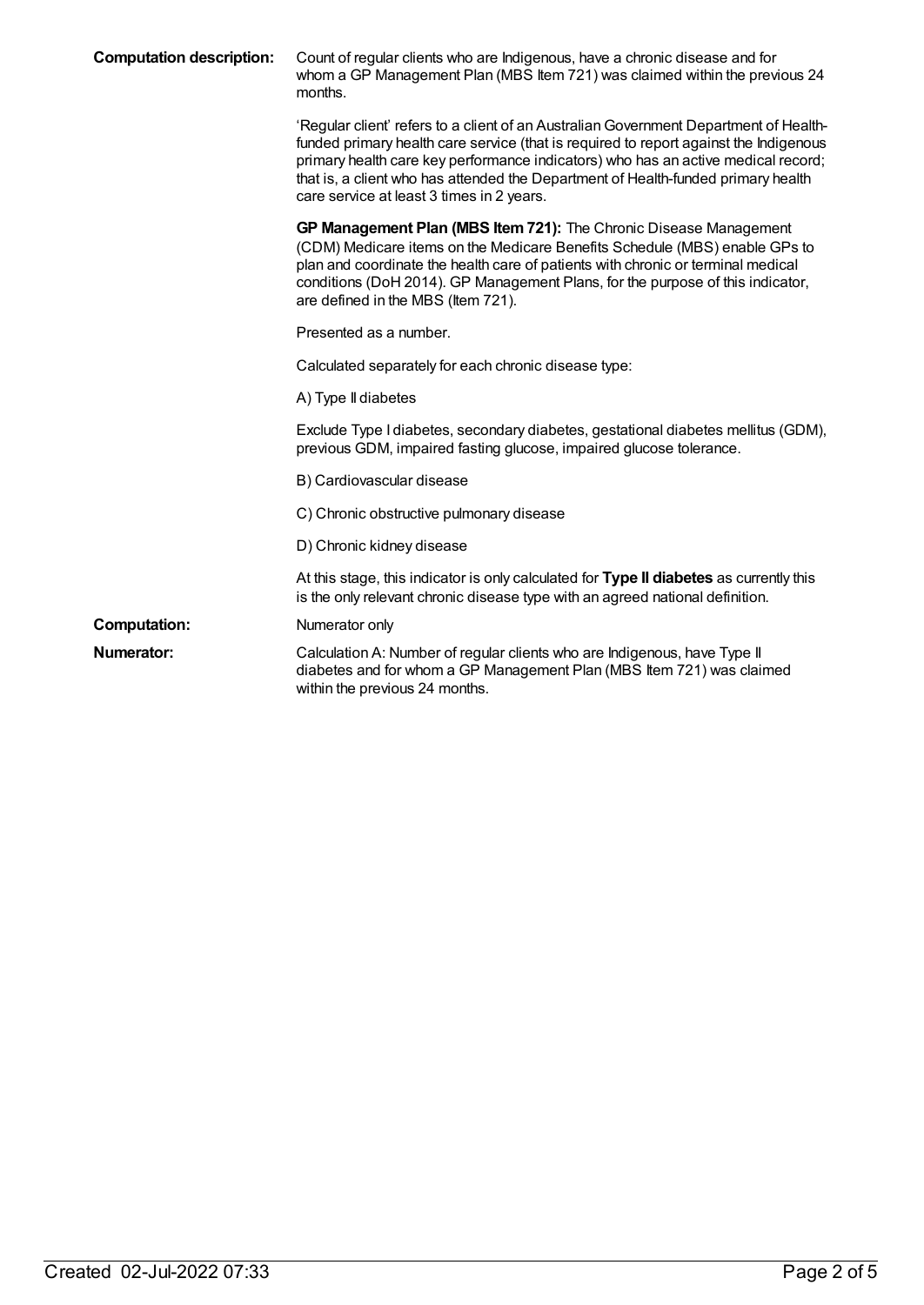[Person—diabetes](https://meteor.aihw.gov.au/content/270194) mellitus status, code NN

**Data Source**

[Indigenous](https://meteor.aihw.gov.au/content/430643) primary health care data collection

**NMDS / DSS**

[Indigenous](https://meteor.aihw.gov.au/content/686603) primary health care NBEDS 2017–18

**Guide for use**

Type II diabetes only.

#### **Data Element / Data Set**

Person-GP [Management](https://meteor.aihw.gov.au/content/504966) Plan (MBS Item 721) indicator, yes/no code N

**Data Source**

[Indigenous](https://meteor.aihw.gov.au/content/430643) primary health care data collection

**NMDS / DSS**

[Indigenous](https://meteor.aihw.gov.au/content/686603) primary health care NBEDS 2017–18

#### **Data Element / Data Set**

[Person—Indigenous](https://meteor.aihw.gov.au/content/602543) status, code N

**Data Source**

[Indigenous](https://meteor.aihw.gov.au/content/430643) primary health care data collection

**NMDS / DSS**

[Indigenous](https://meteor.aihw.gov.au/content/686603) primary health care NBEDS 2017–18

**Guide for use**

The implementation start date for this data element in the Indigenous primary health care NBEDS 2017-18 is 1 December 2017.

### **Data Element / Data Set**

[Person—regular](https://meteor.aihw.gov.au/content/686291) client indicator, yes/no code N

**Data Source**

[Indigenous](https://meteor.aihw.gov.au/content/430643) primary health care data collection

**NMDS / DSS**

[Indigenous](https://meteor.aihw.gov.au/content/686603) primary health care NBEDS 2017–18

#### **Guide for use**

The implementation start date for this data element in the Indigenous primary health care NBEDS 2017-18 is 1 December 2017.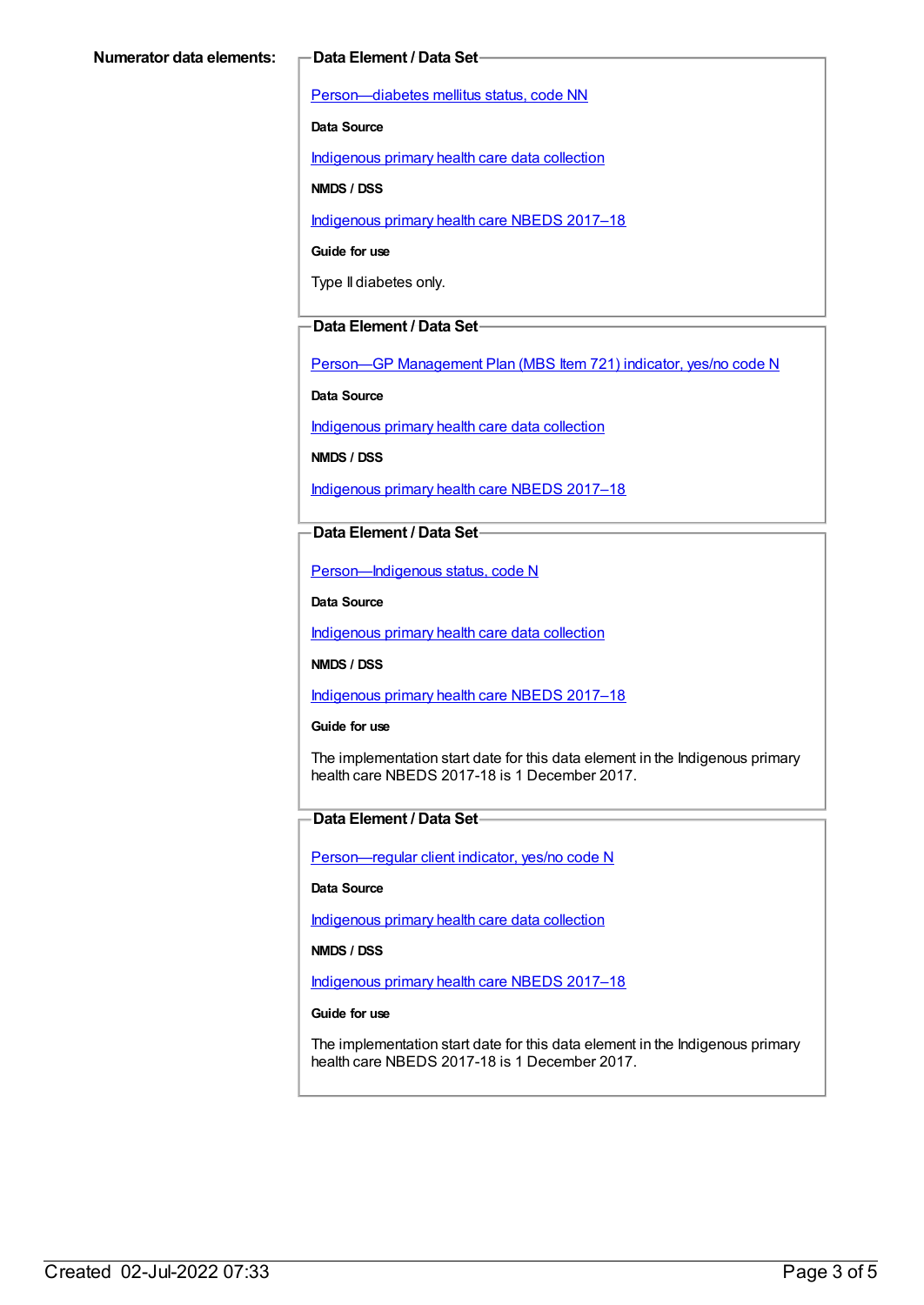| Disaggregation:                         | 1. Sex:<br>a) Male<br>b) Female                                                                                                                                |  |
|-----------------------------------------|----------------------------------------------------------------------------------------------------------------------------------------------------------------|--|
|                                         | 2. Age:<br>$a)$ 0-4 years<br>$b)$ 5-14 years<br>c) 15-24 years<br>d) 25-34 years<br>e) 35-44 years<br>f) 45-54 years<br>g) 55-64 years<br>h) 65 years and over |  |
| <b>Disaggregation data</b><br>elements: | Data Element / Data Set-<br>Person-age, total years N[NN]                                                                                                      |  |
|                                         | <b>Data Source</b>                                                                                                                                             |  |
|                                         | Indigenous primary health care data collection                                                                                                                 |  |
|                                         | NMDS / DSS                                                                                                                                                     |  |
|                                         | Indigenous primary health care NBEDS 2017-18                                                                                                                   |  |
|                                         | Data Element / Data Set-                                                                                                                                       |  |
|                                         | Person-sex, code X                                                                                                                                             |  |
|                                         | Data Source                                                                                                                                                    |  |
|                                         | Indigenous primary health care data collection                                                                                                                 |  |
|                                         | NMDS / DSS                                                                                                                                                     |  |
|                                         | Indigenous primary health care NBEDS 2017-18                                                                                                                   |  |
|                                         | Guide for use                                                                                                                                                  |  |
|                                         | The implementation start date for this data element in the Indigenous primary<br>health care NBEDS 2017-18 is 1 December 2017.                                 |  |
|                                         |                                                                                                                                                                |  |

# **Representational attributes**

| Count   |
|---------|
| Real    |
| Person  |
| N[N(6)] |
|         |

# **Indicator conceptual framework**

| Framework and | Continuous |
|---------------|------------|
| dimensions:   |            |

# **Data source attributes**